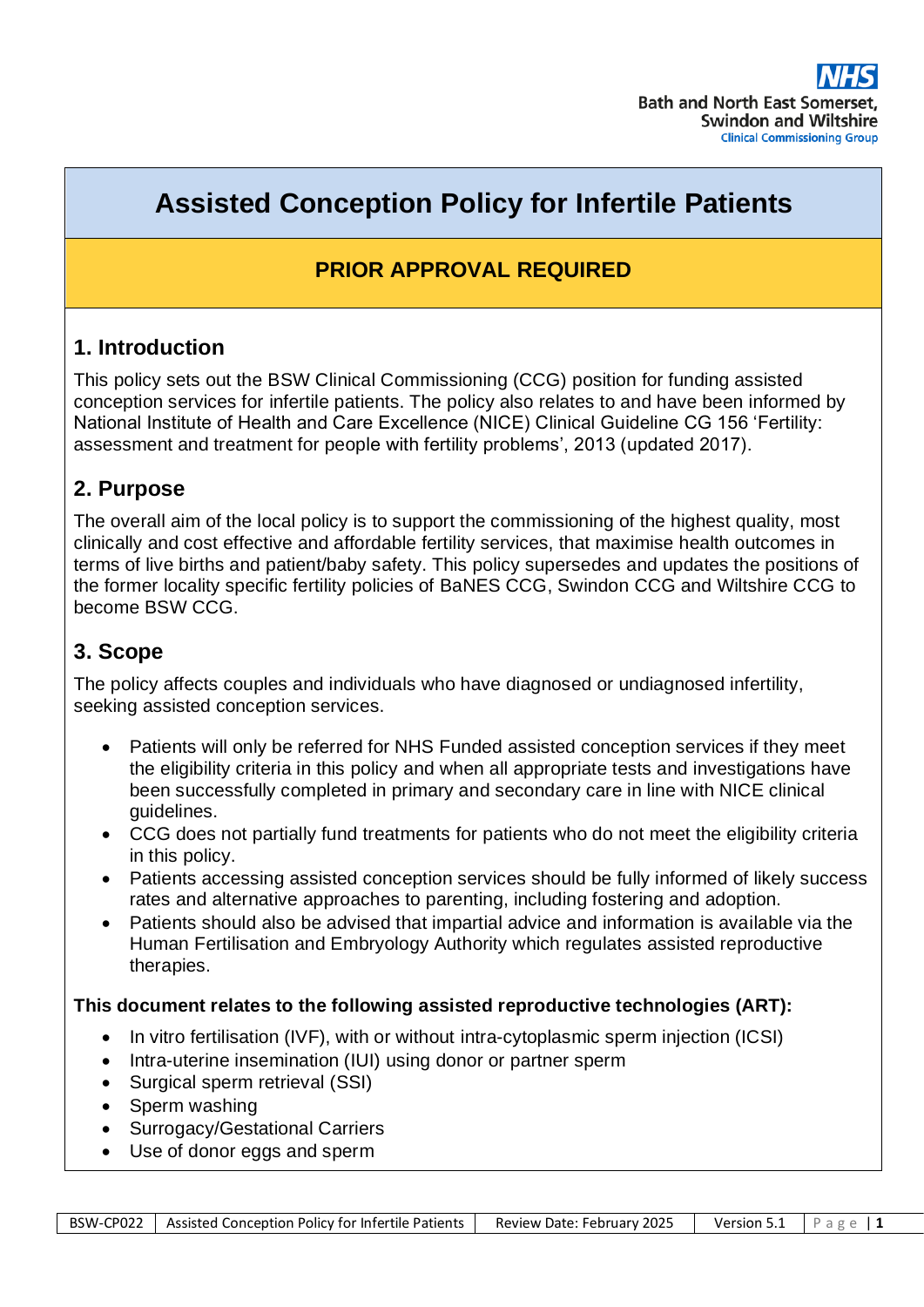#### **The following is outside of the scope of the policy:**

- Investigations for general fertility problems and the primary treatment of conditions found during such investigation.
- Medical treatment to restore fertility (for example, the use of drugs for ovulation induction)
- Surgical treatment to restore fertility (for example, laparoscopy for ablation of endometriosis)
- Pre-implantation Genetic Diagnosis (PGD) and the associated assisted conception services are commissioned by NHS England through Specialised Commissioning Area Teams, as per NHS England Clinical Commissioning Policy (2014) Pre-implantation Genetic Diagnosis.
- For Preservation of fertility (cryopreservation i.e., freezing of eggs, sperm or embryos for future use) please refer to separate BSW CCG Policy 'Preservation of fertility'.

Novel treatments or research trial treatments are not included in this policy. Patients taking part in trials of new treatments will be considered separately within the governance arrangements of that research trial.

New developments in assisted reproductive technologies will be dealt with through the agreed local processes and would need to be proposed via a business case.

# **4. Equality Statement**

Promoting equality and addressing health inequalities are at the heart of Commissioners values. Throughout the development of the policies and processes cited in this document, we have:

- Given due regard to the need to eliminate discrimination, harassment and victimisation, to advance equality of opportunity, and to foster good relations between people who share a relevant protected characteristic (as cited under the Equality Act 2010) and those who do not share it.
- Given regard to the need to reduce inequalities between patients in access to, and outcomes from healthcare services and to ensure services are provided in an integrated way where this might reduce health inequalities.

# **5. Definitions**

**Clinical definition of infertility** is a disease of the reproductive system defined by the failure to achieve a clinical pregnancy after 12 months or more of regular unprotected sexual intercourse (International Committee for Monitoring Assisted Reproductive Technology and the World Health Organization revised glossary of ART terminology, 2009).

**Cycle of IVF/ICSI** this policy refers to a cycle of IVF treatment, with or without intracytoplasmic sperm injection (ICSI) and comprises of ovulation induction, egg retrieval, fertilisation and the transfer of a resultant fresh and a frozen embryo. This includes appropriate diagnostic tests, scans and pharmacological therapy.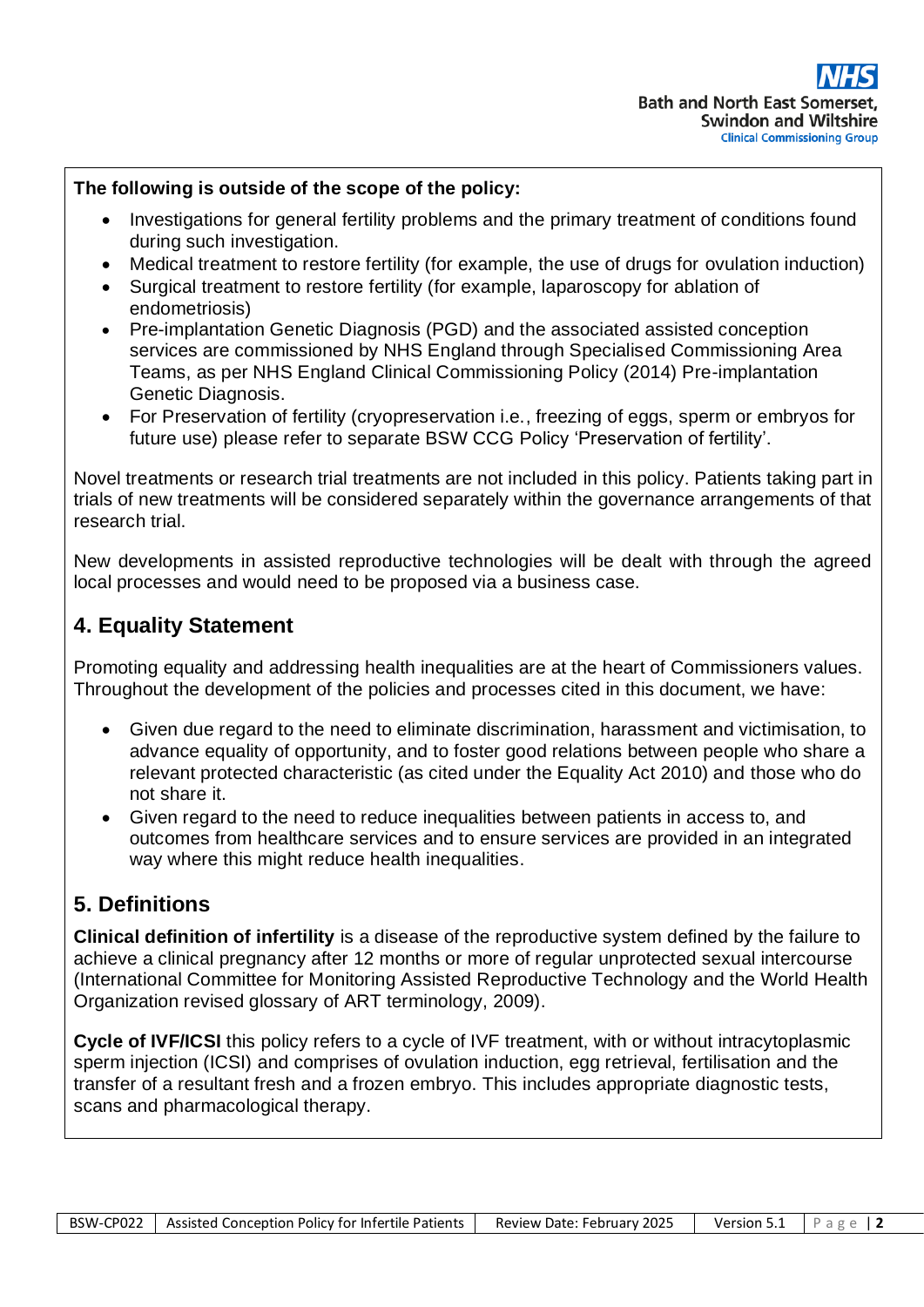**Expectant management** is a formal approach that encourages conception through unprotected vaginal intercourse or artificial insemination (AI), involving the provision of advice and information about the regularity and timing of intercourse and any lifestyle changes which might improve a couple's chances of conceiving.

NICE CG 156 advice:

People who are concerned about their fertility should be informed that over 80% of couples in the general population will conceive within 1 year if:

- The woman is aged under 40 years
- They do not use contraception and have regular sexual intercourse.

Of those who do not conceive in the first year, about half will do so in the second year (cumulative pregnancy rate over 90%).

Inform people who are using artificial insemination to conceive and who are concerned about their fertility that:

- Over 50% of women aged under 40 years will conceive within 6 cycles of intrauterine insemination (IUI)
- Of those who do not conceive within 6 cycles of intrauterine insemination, about half will do so with a further 6 cycles (cumulative pregnancy rate over 75%).

**Artificial insemination (AI) -** The placement of sperm into the vagina, cervix or womb.

**Intrauterine insemination IUI** is a form of **AI** - Sperm are introduced into the uterine cavity around the time of ovulation in a clinical setting.

# **ELIGIBILITY CRITERIA**

### **1. Residency**

Patients must be registered with a General Practitioner (GP) in BSW CCG area. Where a patient moves during treatment, every effort should be made to ensure continuity of care

### **2. Expectant Management and Initial Investigations**

Primary care management, in general, with health advice and reassurance is advised for 1 year of trying to conceive naturally. If pregnancy has not occurred, referral for specialist consultation and investigations is appropriate. However, if there is no known cause for infertility even after these initial investigations expectant management is advised for another year making it total of 2 years.

People who are concerned about delays in conception should be offered an initial assessment in primary care (GP). A specific enquiry about lifestyle and sexual history should be taken to identify people who are less likely to conceive.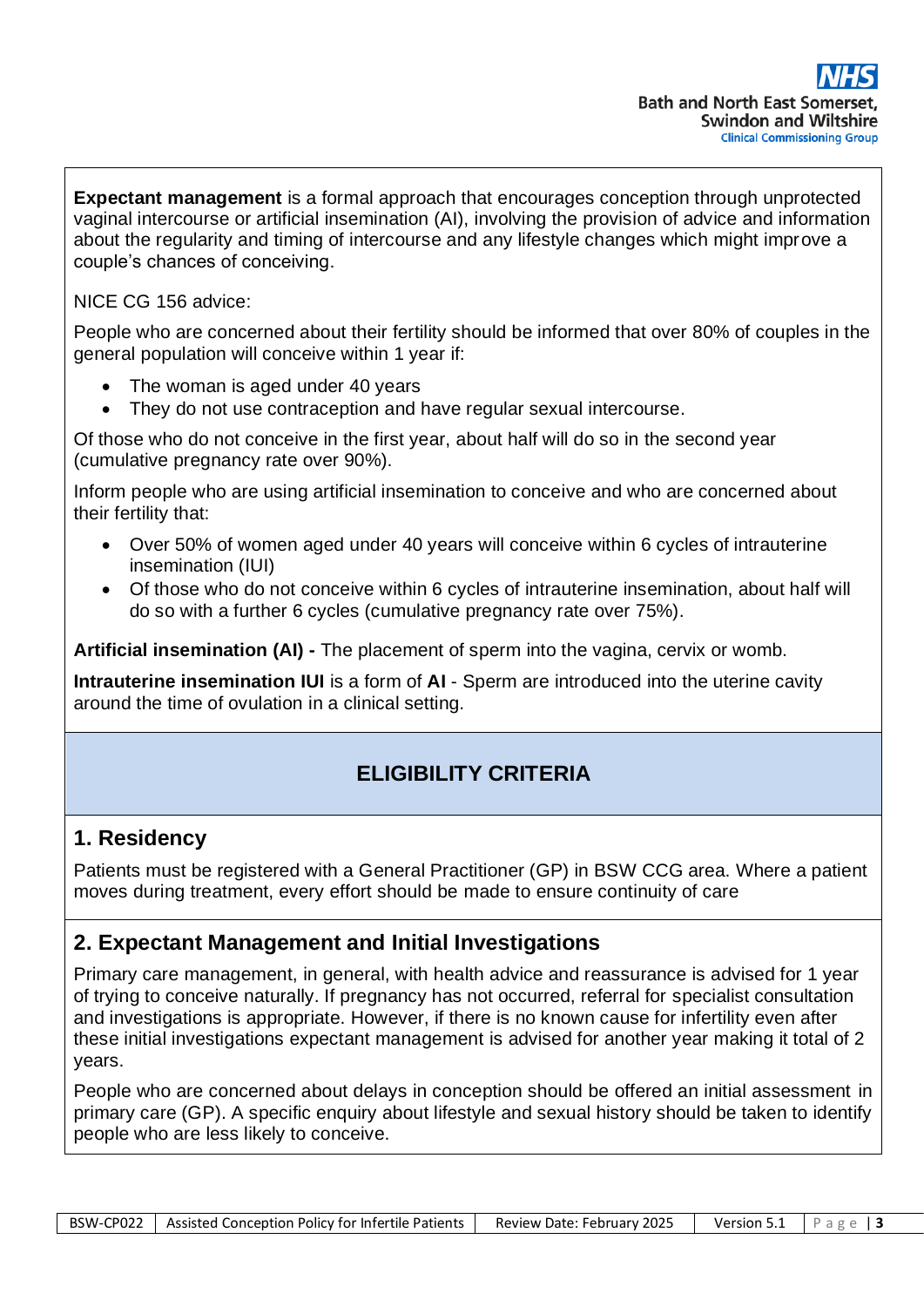A woman of reproductive age who has not conceived after 1 year of unprotected vaginal sexual intercourse, in the absence of any known cause of infertility, should be offered further specialist assessment along with her partner.

A woman of reproductive age who is using artificial insemination (AI) to conceive (with either partner or donor sperm) should be offered further specialist assessment if she has not conceived after 6 cycles of treatment (self-funded), in the absence of any known cause of infertility. Where a couple is attempting to conceive using AI with the male partner's sperm, or a single woman is using AI with a known donor's sperm, the referral for assessment should include both parties.

Where the woman is aged 36 years, she should be offered an earlier referral for specialist consultation to discuss the options for attempting conception, further assessment and appropriate treatment.

Female same sex couples are encouraged to maximise opportunities within these cycles by exploring the option of both partners undergoing artificial insemination. Where one partner is sub-fertile with fertility issues i.e., blocked fallopian tubes or anovulation, the partner who is fertile should try to conceive before proceeding to interventions involving the sub-fertile partner.

Male same sex couples and single men can be referred for infertility assessment if no pregnancy results following 6 cycles of AI (self-funded) for which the man's donated sperm has been used.

Of note, the NHS does not fund any type of surrogacy arrangement. This includes any costs associated with the use of a surrogacy arrangement and any associated fertility treatment costs.

### **3. Number of cycles funded: In vitro fertilisation (IVF) with or without intracytoplasmic sperm injection (ICSI)**

Eligible patients requiring IVF, with or without ICSI, will have available a maximum of 2 embryo transfers including no more than 1 transfer from a fresh cycle.

A cycle of IVF treatment, with or without ICSI, should comprise 1 episode of ovarian stimulation and the transfer of a resultant fresh embryo and a frozen embryo, to a maximum of 2 embryo transfers. 1 fresh and 1 frozen transfer.

### **Rationale:**

Eligible couples are funded for one full cycle of IVF with or without ICSI rather than 3 as recommended by NICE Clinical Guideline 156 – NHS BSW CCG has concluded that provision of 3 full cycles of IVF/ICSI for eligible couples is currently unaffordable in the context of local priorities. When making resource allocation decisions in this context, CCGs need to consider the needs of the population suitable for fertility treatment, as well as their wider population.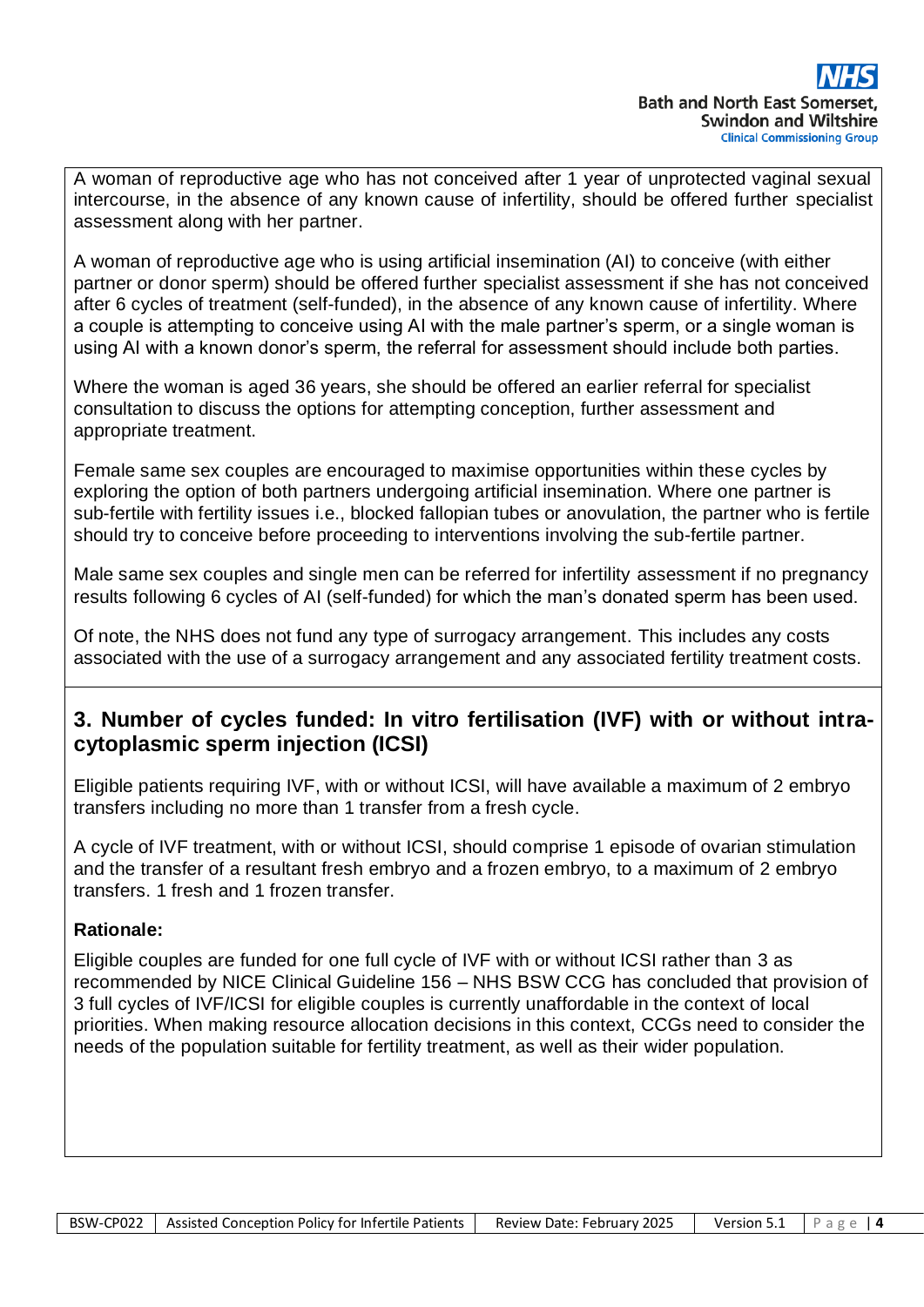# **4. Treatment of Diagnosed and Unexplained Infertility**

Individuals/couples with a diagnosed cause of infertility or absolute infertility which precludes any possibility of natural conception, and who meet all the other eligibility criteria, should be referred without delay for appropriate assisted conception assessment.

All other patients with unexplained fertility must have infertility of at least 2 years of ovulatory cycles, despite regular unprotected vaginal sexual intercourse with the partner seeking treatment or after 12 cycles of artificial insemination (please see also section 13. IUI).

Recurrent miscarriage is not an indication for patients to access fertility services although they may be referred for gynaecological investigations and treatments if appropriate.

# **5. Age of Woman at Time of treatment**

Funding is available where the woman is aged between 25 years and 40 years of age. Fertility treatment for a prospective mother must commence no later than 18 weeks before the patients 40th birthday. If the woman reaches the age of 40 during treatment, complete the started treatment but do not offer anything further.

#### **Rationale:**

**NICE CG156** concludes that treatment with IVF is cost effective for women aged less than 39 years. There is considerable uncertainty about whether IVF is cost effective in any sub-groups of women aged between 40 and 42. The clinical and health economic evidence is overwhelming in indicating that IVF should not be offered to women aged 43 years or older.

This policy decision is based on affordability grounds and prioritising treatment for patients where the woman is over the age of 35 years when the success rate of live births begins to decline.

### **6. Age of Male Partner at Time of treatment**

The age of the male partner must be before the 55th birthday.

### **Rationale:**

**NICE CG156** does not provide guidance on the age of the male partner.

HFEA guidance recommends that the upper age limit for sperm donors should be 45 years; by contrast the professional guidance recommends 40 years or younger. In discussion with providers BSW CCG has concluded that 55 years is a suitable age limit.

# **7. Previous Cycles**

Patients will not be funded if either partner has already had three previous cycles of IVF, with or without ICSI, irrespective of how these were funded.

This means that eligible couples will be funded: 1 fresh cycle of IVF, with or without ICSI, if no previous cycles have been funded by the NHS, or if they have already received up to 2 non-NHS funded fresh cycles.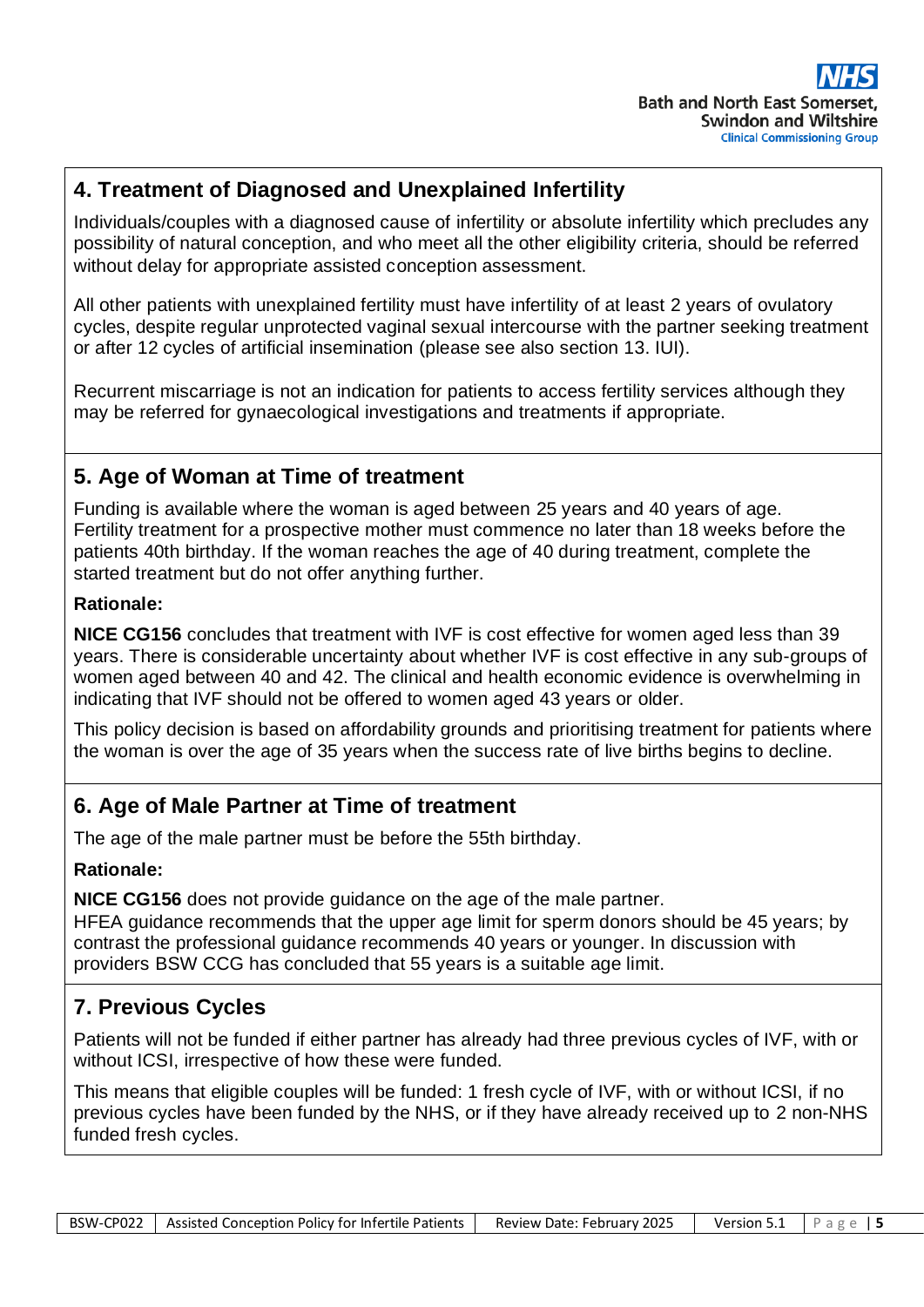#### **Rationale:**

**NICE CG156** states that there is an inverse relationship between IVF success and the number of prior unsuccessful attempts. A maximum of three NHS funded IVF cycles is recommended by NICE CG156.There is a reduced likelihood of a live birth for the 4th cycle for women who have had 3 previous IVF cycles.

### **8. Definition of Childlessness**

Funding will be made available to couples who do not have a living child from their current relationship and where either partner does not have a living child from a previous relationship (i.e., one of the partners may have a child, the other must not). Single patients are also expected not to have children.

A child adopted by a patient or adopted in a previous relationship is considered to have the same status as a biological child.

# **9. Female and Male Body Mass Index (BMI)**

Women will be required to achieve a BMI of 19-30kg/m2 documented in clinical notes for a period of 6 months or more before each period of treatment begins. They should be informed of this criterion at the earliest possible opportunity in their progress through infertility investigations in primary and secondary care.

Men who have a BMI of 30 or over should be informed that they are likely to have reduced fertility.

#### **Rationale:**

**NICE CG156** states that low body weight is recognised as an important cause of hypooestrogenic amenorrhoea. In women, weight loss of over 15% of ideal body weight is associated with menstrual dysfunction and secondary amenorrhoea when over 30% of body fat is lost. Restoration of body weight may help to resume ovulation and restore fertility.

**NICE CG** also states that men who have a BMI of 30 or over are likely to have reduced fertility.

### **10. Smoking**

Couples and single women who smoke will not be eligible for NHS funded specialist assisted reproduction assessment or treatment and should be informed of this criterion at the earliest possible opportunity in their progress through infertility investigations in primary care and secondary care. All women should be informed that passive smoking is likely to affect their chance of conceiving.

Couples and single women presenting with fertility problems in primary care should be provided with information about the impact of smoking on their ability to conceive naturally.

- The adverse health impacts of maternal and passive smoking on the foetus.
- The adverse health impacts of passive smoking on children.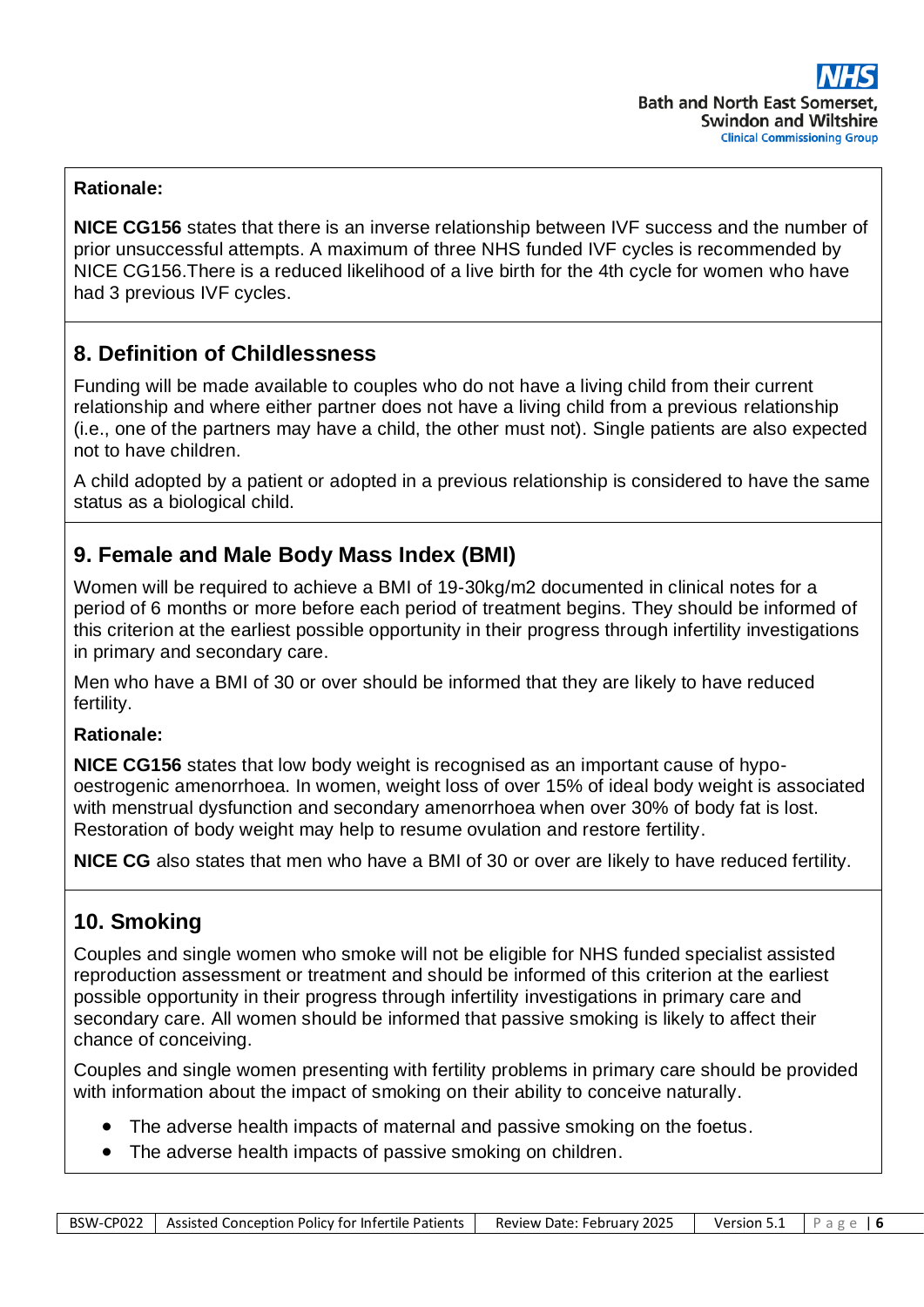#### **Smoking cessation support should be provided as necessary.**

Patients and their partner must be non-smoking and smoke free for a period of at least 6 months prior to assessment for fertility treatment and this must be maintained during treatment.

Providers should also include this undertaking on the consent form and ask patients to acknowledge that smoking will result either in cessation of treatment or treatment costs being applied.

Providers should seek evidence of smoke free status. Non-smoking status should continue throughout treatment and be confirmed by a CO reading of <6ppm.

#### **Rationale:**

**NICE CG156** states that smoking is likely to reduce women's' fertility. In addition, maternal and paternal smoking can adversely affect the success rates of assisted reproduction procedures, including IVF treatment.

### **11. Drugs and Alcohol**

Patients will be asked to give an assurance that their alcohol intake is within Department of Health guidelines and they are not using recreational drugs. Any evidence to the contrary will result in either non referral or the cessation of treatment.

### **12. Reversal of Sterilisation and Treatment Following Reversal**

Subfertility treatment will not be provided where this is the result of a voluntary sterilisation procedure in either partner. The surgical reversal of either male or female sterilisation not normally funded.

#### **Rationale:**

Sterilisation is offered within the NHS as an irreversible method of contraception. Considerable time and expertise are expended in ensuring that individuals are made aware of this at the time of the procedure. Since most requests arise for non-medical reasons, CCGs consider that it is inappropriate that NHS funds are used in reversing these procedures.

### **13. Intra–Uterine Insemination (IUI)**

Unstimulated intrauterine insemination is offered as a treatment option in the following groups as an alternative to vaginal sexual intercourse.

• Women in same-sex relationships and single women who have not conceived following self-funded artificial insemination (AI) of up to 10 cycles (4 of which should be IUI).

Patients who have not conceived after 6 self-funded cycles of artificial insemination, despite evidence of normal ovulation, tubal patency, and semen analysis, should consider a further 4 cycles of self-funded IUI. Therefore, a total of 10 cycles of insemination should be self-funded. Should this still not be successful a further 2 cycles of IUI will be funded by the NHS before IVF is considered.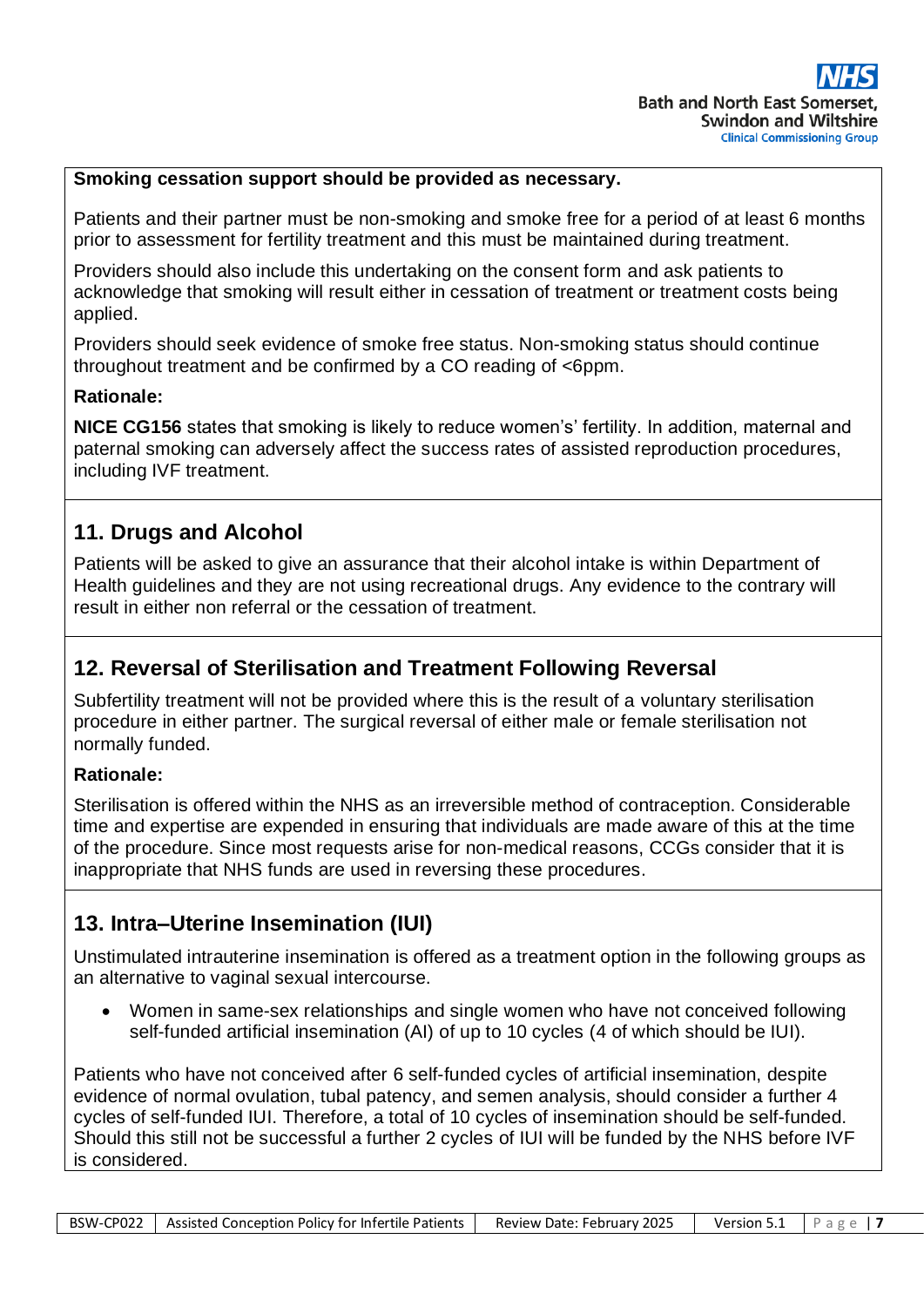# **14. Surgical Sperm Retrieval (SSI)**

Surgical sperm retrieval for azoospermia (SSR) is supported and funded by NHS England as per the criteria outlined in the NHSE Clinical Commissioning Policy: 'Surgical sperm retrieval for male infertility'.

# **15. Sperm Washing**

One sperm washing procedure will be funded within the local NHS for couples where the man is HIV positive and either he is not compliant with HAART or his plasma viral load is 50 copies/ml or greater and where the female partner is HIV negative.

Where the procedure is successful, couples may access IUI or IVF, with or without ICSI, depending on their clinical circumstances.

To access NHS funded sperm washing and subsequent assisted conception treatments, patients will be required to fulfil all relevant eligibility criteria.

### **Rationale:**

According to **NICE CG156,** the evidence shows that sperm washing appears to be very effective in reducing viral transmission; no cases of seroconversion of the woman or the baby have been documented. In comparison with pregnancy outcomes following treatment without sperm washing, higher live full-term singleton birth rates are seen with IVF following sperm washing. This is likely to be because couples undergoing sperm washing were having ACT to avoid HIV transmission rather than for fertility problems.

A comparison of pregnancy outcomes for different ACT methods using washed sperm was also undertaken. Consistent with other studies, IUI cycles had fewer singleton live births than both IVF cycles with and without ICSI, but it also had fewer multiple births. This may reflect the transfer of more than one embryo in IVF cycles.

Sperm washing is unavailable on the NHS for couples where the male is hepatitis C positive, because NICE CG156 recommends that couples who want to conceive and where the man has hepatitis C should be advised that the risk of transmission through unprotected sexual intercourse is thought to be low.

### **16. Use of donor gametes**

The use of donor sperm is supported when clinically indicted for:

- Heterosexual couples where the male partner has diagnosed absolute infertility.
- Single women and women in same sex partnerships in line with criteria in the policy.

The use of donor eggs is supported for women with diagnosed infertility identified in requiring donor eggs as part of the IVF/ICSI treatment.

The donation of eggs, sperm and embryos is subject to strict UK regulations. Donors may be family, friends, or strangers. In 2005, the law was changed so that donors can no longer remain anonymous.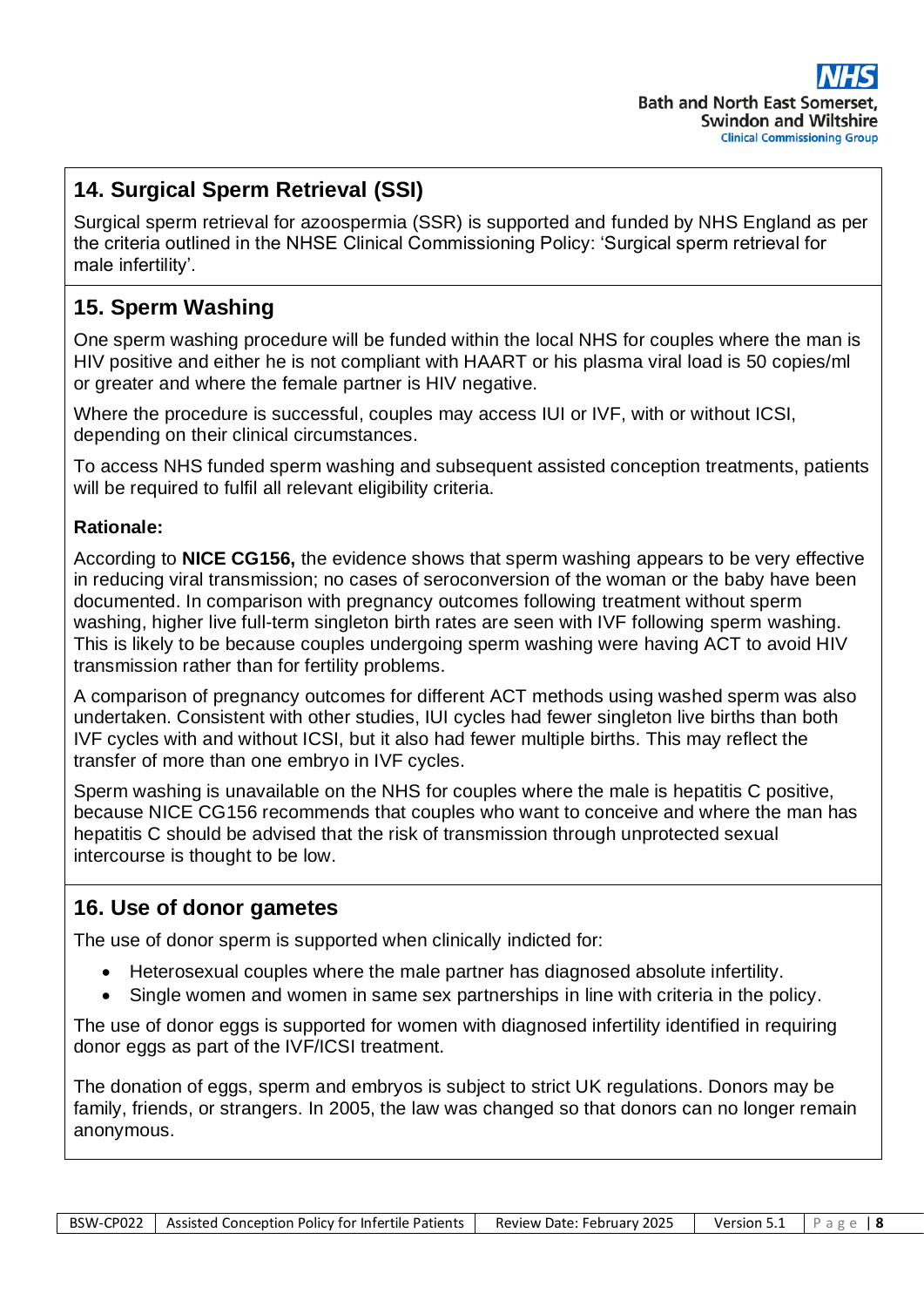Now children born as a result of using donor gametes or embryos can, once they reach 18, discover their donor's identity (HFEA, 2007b). The regulation of donors in other countries is different to that in the UK.

# **17. Surrogacy/Gestational Carriers**

• BSW CCG will not commission or part fund any form of fertility treatment to those in surrogacy arrangements (i.e., the use of a third party to bear a child for another couple).

### **Rationale:**

Surrogacy was not included within the scope of NICE CG156. There are significant medico-legal issues involved in surrogacy arrangements that would pose risks to an NHS organisation funding this intervention.

The Surrogacy Arrangements Act 1985 states that commercial surrogacy is illegal in the UK. However, the surrogate can be paid reasonable expenses such as travel expenses and loss of earnings. The HFEA states that fertility clinics cannot identify surrogates for their patients.

Surrogacy arrangements are not legally enforceable, even if a contract has been signed and the expenses of the surrogate have been paid. The surrogate will be the legal mother of the child unless or until parenthood is transferred to the intended mother through a parental order or adoption after the birth of the child. This is because, in law, the woman who gives birth is always treated as the mother.

There is an absence of evidence on the long-term psychological impact or social consequences for commissioning couples, surrogates or children born to surrogates.

# **ADDITIONAL INFORMATION**

### **Figures for average success rate for IVF & ICSI**

- 32.3% For women under 35
- 27.2% For women aged 35-37
- 19.2% For women aged 38-39
- 12.7% For women aged 40-42
- 5.1% For women aged 43-44
- 1.5% For women aged 45+

Statistics quoted in this section are referenced from the Human Fertilisation and Embryology Authority (HFEA) website at:<https://www.hfea.gov.uk/> and NICE Guidelines on Fertility Treatments at:<https://www.nice.org.uk/guidance/cg156>